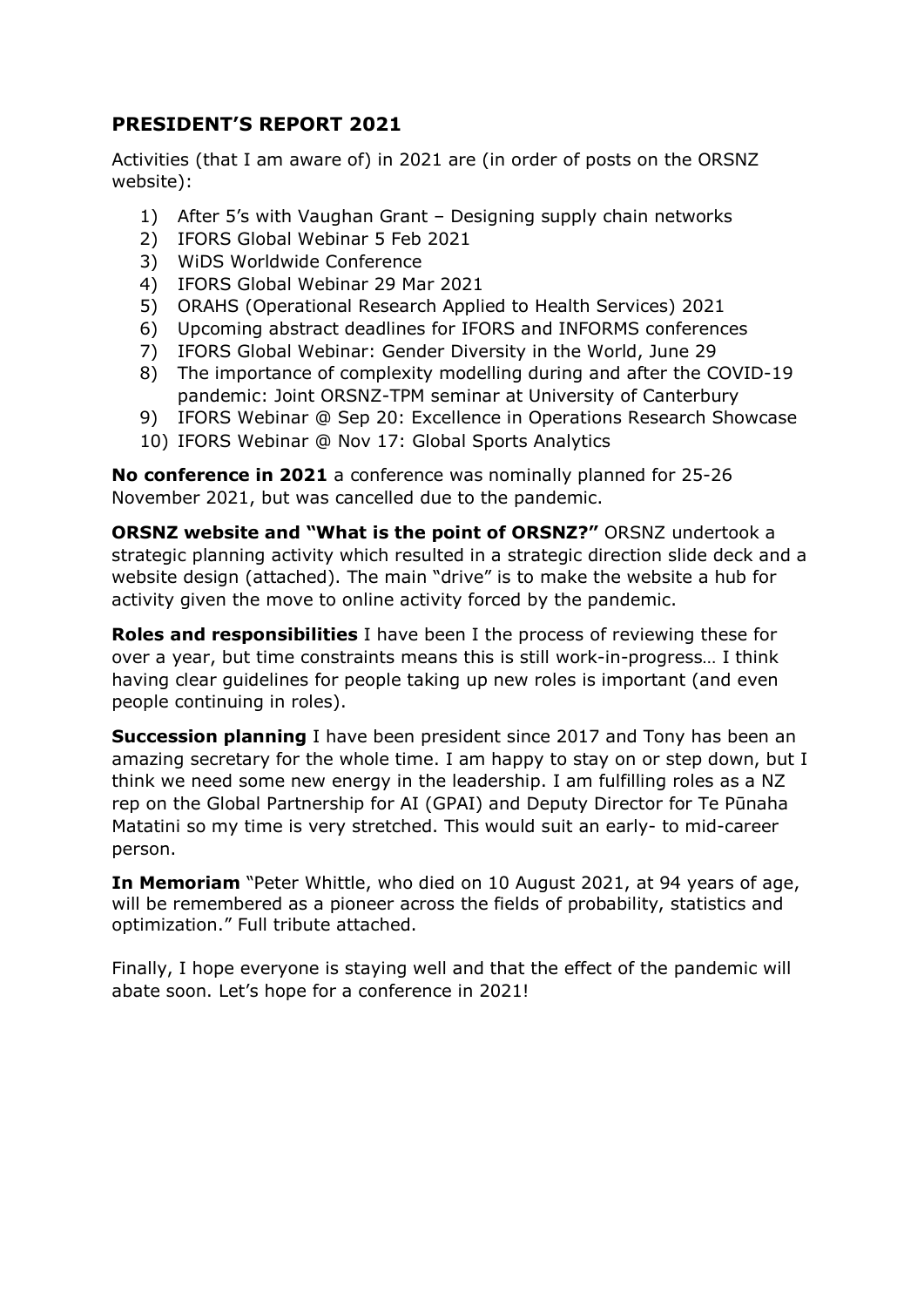## Memorial Tribute

## PETER WHITTLE, 1927-2021

By Frank Kelly



(Peter Whittle in 1985, by Peter Lofts)

Peter Whittle, who died on 10 August 2021, at 94 years of age, will be remembered as a pioneer across the fields of probability, statistics and optimization. He wrote a number of important papers, but it is in his books that one can best appreciate the broad sweep of his achievements and the simplicity, unity and generality of his approach. His twelve major volumes covered times series, prediction, constrained optimization, dynamic programming, optimal control, stochastic systems, the foundations of probability theory and neural nets. Several of these works were ahead of their time: indeed some of his early works appear to have been written for the audience of today, such is the extent to which they anticipated subsequent developments.

Peter Whittle was born in Wellington, New Zealand, on 27 February 1927. His parents (Percy Whittle and Elsie Tregurtha) were both New Zealanders, of 19<sup>th</sup> century British and Irish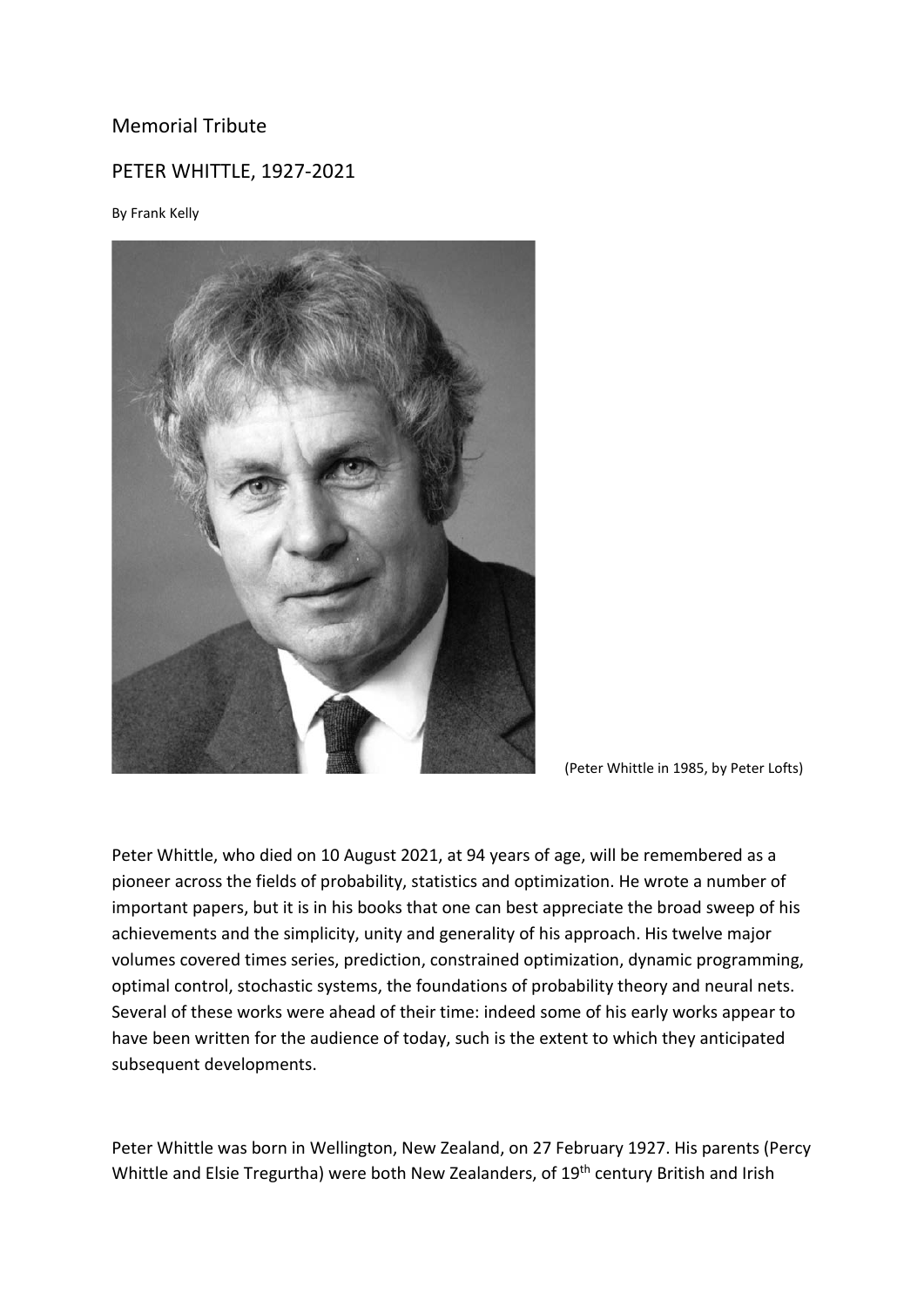extraction. His father, an orphan, joined the Post Office in 1914 and rose to become Assistant Postmaster for Wellington; and his mother was a schoolteacher. Peter spent his first 22 years in the spectacularly beautiful Island Bay, south of Wellington, facing onto Cook Strait. He graduated from the University of New Zealand with a B.Sc. in mathematics and physics in 1947, first across NZ in the exams for these subjects, and a M.Sc. in mathematics in 1948. He intended a career in mathematical physics, but vacation work in the NZ Department of Scientific and Industrial Research (DSIR) offered statistical problems from agriculture and biometrics that attracted his scientific interest, and his first paper was on the design of experiments.

A travelling scholarship in 1949 took Peter to Uppsala, Sweden, for his doctoral work under Hermann Wold. A profound influence on Whittle was Maurice Bartlett, then working in Manchester. He began his work on time series analysis, and in his doctoral thesis and four papers following on from it he essentially solved the large-sample inference problem for a stationary time series generated by a linear Gaussian model. The terms "multivariate Whittle likelihood" and "Whittle estimation" are now common, but this early groundbreaking work was not at the time widely appreciated: Whittle remarked that, perhaps in unconscious emulation of the admired Bartlett, he wrote too gnomically. In marked contrast his corresponding analysis for spatial processes, published in 1954, had an immediate and sustained impact. His asymptotic inference theory for Gaussian processes and related spatial processes was ahead of its time in considering power law covariance functions, now central in image analysis.

After Uppsala, Peter returned in 1953 to New Zealand and the DSIR. The subsequent six years were to be deeply formative. Work on New Zealand rabbits (pests of the first order) produced the Whittle threshold theorem for stochastic process models of an epidemic. Oscillations in oceanographic data (from the Island Bay rock channels) uncovered non-linear effects. His time-series work led into the study and statistical analysis of spatial models. He was able to show for Fairfield Smith's collection of uniformity trial data the spatial autocorrelation functions behaved as inverse powers in their tails and that s<sup>-1</sup> behaviour occurred dominantly. He showed that a spatio-temporal model explained the  $s<sup>-1</sup>$  law; fractals and self-similar processes were as yet unthought of. During this period he also became interested in polymerisation and in reversibility, both topics he would return to later. Peter believed that his subsequent interests and career were largely shaped by his time in the NZ Department of Scientific and Industrial Research, working on problems from geophysics, agriculture and industry. His superior there later wrote "His genuine interest in people and their work, his boyish sense of humour and lack of pretension, made it possible for him to carry his own intellectual pre-eminence without exciting jealousy or antagonism."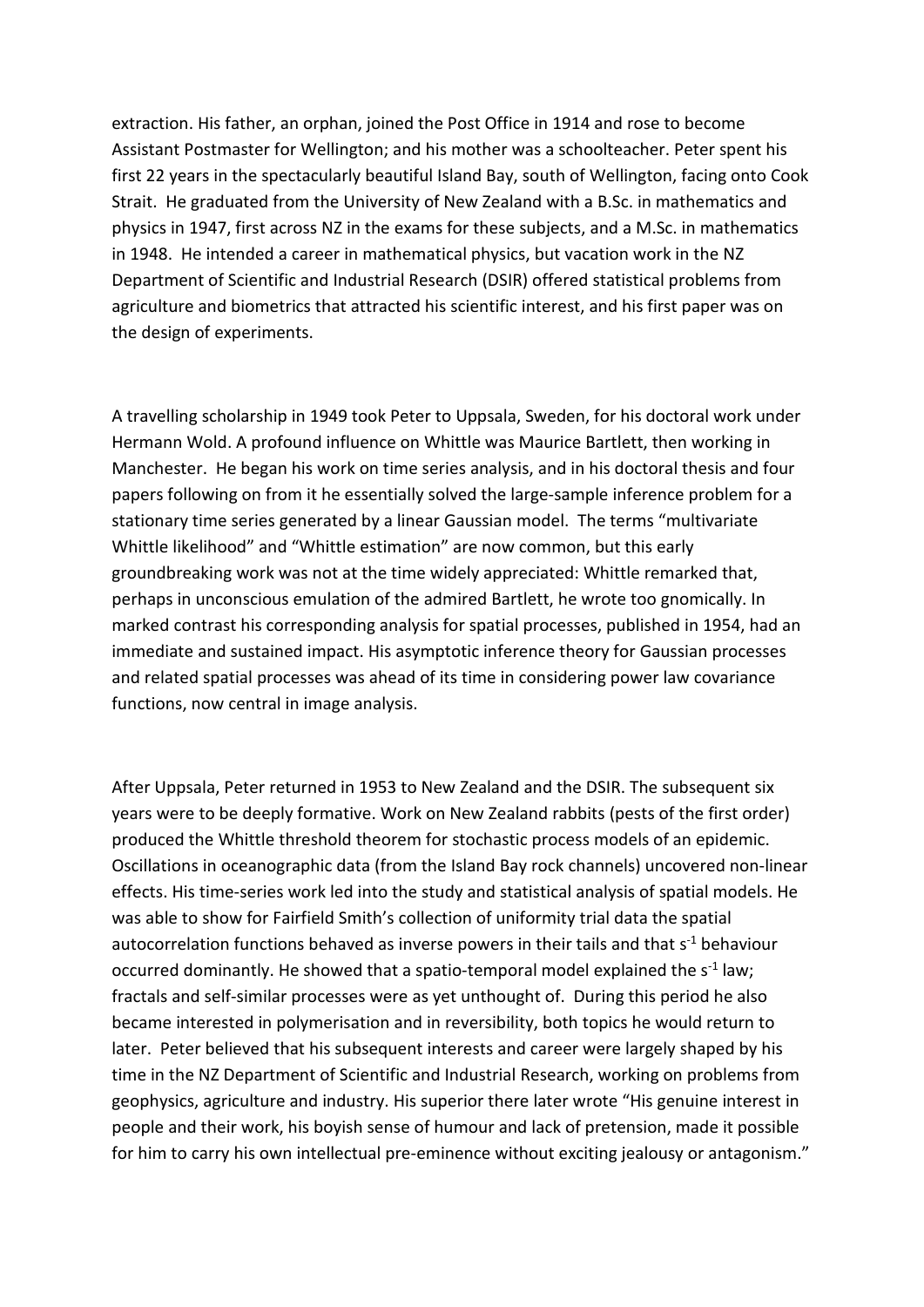Peter came back to Britain in 1959 as a lecturer in the Statistical Laboratory, Cambridge. In 1961 he moved to the Chair of Mathematical Statistics at Manchester, succeeding Maurice Bartlett. Peter's interest in optimization developed at Manchester; he kept his interest in spatial processes, with his student David Brook producing an early result on Markov random fields; and he obtained his first results on networks of queues and partial balance.

In 1967 Peter returned to Cambridge as the Churchill Professor of Mathematics for Operational Research, a newly established chair endowed by Esso. The position gave Peter the perfect platform for his vision that what needed developing was not just narrow sense operational research, but the whole area of what in Cambridge is now termed applicable mathematics. This includes, for example, probability, statistics, optimization, game theory and those aspects of disciplines such as control theory, communications theory and mathematical economics which might be pursued by someone technically based in probability and optimization. Developments in the US had convinced Peter of not only the practical importance of these topics but also the depth and coherence of the theory they generate. He felt that the subject of statistics itself is thoroughly penetrated by optimization concepts and is only viewed aright when embedded in this larger context (a view now taken for granted in in statistics generally and in areas such as machine learning). Peter set about the task of creating the new courses to deliver this vision, and this began an evolution of the Mathematical Tripos at Cambridge that has continued to this day. He served as Director of the Cambridge Statistical Laboratory from 1973-1986.

By the time of Peter's second major work on time series (*Prediction and Regulation*, 1963, revised second edition in 1983) his interest had moved from inference to prediction and control. His four volumes on optimization marked his continuing interest in stochastic control, and in temporal optimization generally, using dynamic programming ideas. *Optimization under Constraints* (1971) is shot through with insight in a prose style combining power and economy. Notable in *Optimization over Time* (1983) is Peter's treatment of the multi-armed bandit problem. Despite its whimsical name this problem – the sequential allocation of effort in the presence of uncertainty –arises in areas as varied as the design of clinical trials or the choice of exploration avenues in artificial intelligence. The problem was first formulated during World War II and, as Peter famously remarked, efforts to solve it so sapped the energies of Allied analysts that the suggestion was made that the problem be dropped over Germany, as the ultimate instrument of intellectual sabotage. Later, in *Risk-Sensitive Optimal Control* (1991) the very complete theory for the linear/quadratic/Gaussian case is transferred to a significantly more general case.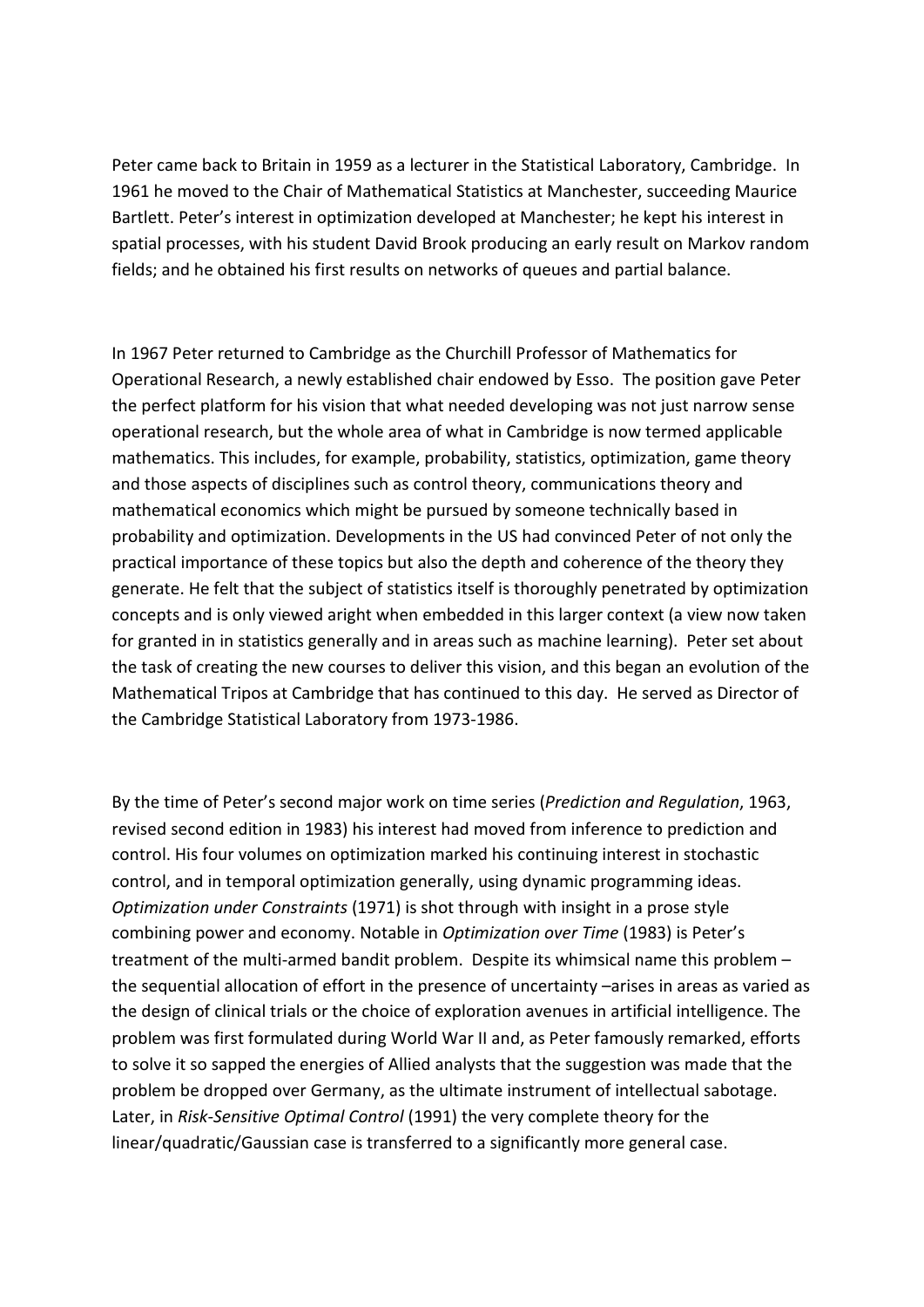His vision for the whole area of applicable mathematics was by now well established, providing the mathematical foundations for central areas of engineering and economics. Mathematicians often do not see the impact of their work on other fields. It is noteworthy that in the Foreword to the second edition of *Prediction and Regulation,* Thomas Sargent, later awarded the Nobel Prize in Economics for empirical research on cause and effect in the macroeconomy, writes on the importance of Peter's work for understanding dynamic economic phenomena.

His book *Probability via Expectation* (1970, expanded in 2000) is an exposition of probability theory which formulates its axioms in terms of expectation rather than measure, developing Peter's view that this approach has advantages at many levels. One advantage is that probability theory and probability of quantum theory are seen to differ in only a modification of the axioms – a modification rich in consequences, but (as in so much of Peter's work) succinctly expressible.

Peter had a life-long interest in statistical/physical models, and the book Systems in Stochastic Equilibrium (1986) collects as one of its parts Peter's work on polymerization and random graphs, and also his work on partial balance in networks. His work on networks continued with *Neural Nets and Chaotic Carriers* (1998) and *Networks: Optimization and Evolution* (2007). In his final years he maintained his interest in neural nets, finding the notions of self-optimizing and self-organizing systems both fascinating and of enormous potential. But even he might have been surprised to see the pace of the ongoing realignment of mathematics, with statistics, optimization and machine learning permeating applied mathematics and leading to remarkable advances across swathes of physical, biological and social science.

He was awarded the Research Medal of the New Zealand Association of Scientists in 1954, and an Honorary D.Sc. by the Victoria University of Wellington in 1987. His many other distinctions included the Sylvester Medal of the Royal Society, the Guy Medal in Silver and Gold of the Royal Statistical Society, and the Lanchester Prize and the John von Neumann Theory Prize of the US Institute for Operations Research and Management Science. He was a Fellow of the Royal Society and an International Member of the US National Academy of Engineering.